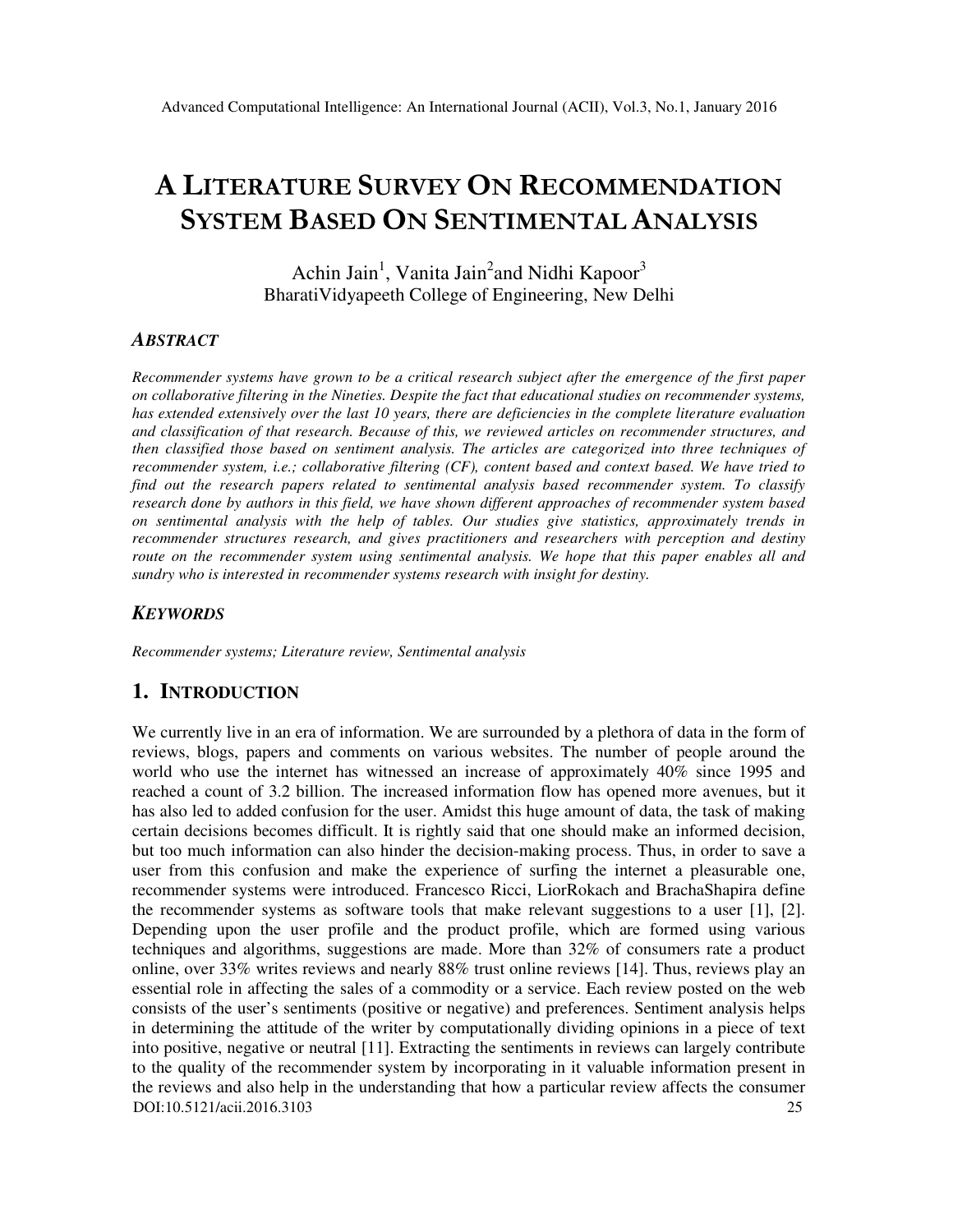[11], [13]. Different techniques such as the weighted algorithm are used to produce scores for different texts [13].The usage of the process of sentiment analysis paves the way for the development of personalized recommender system. Extensive research has been done in this field of recommendation systems. Recommendation systems have been broadly divided into three categories. These categories are collaborative filtering, content based and context based recommendation systems.

The rest of the paper is organized as follows: Section 2 gives a brief overview of various types of Recommender systems. Section 3, 4 and 5 gives a detailed overview about the types of recommender systems with related work carried out by researchers in tabular form.Finally, section 6 concludes this paper.

# **2. TYPES OF RECOMMENDER SYSTEM**

Over the years, recommender systems have been studied widely and are divided into different categories according to the approach being used. The categories are collaborative filtering (CF), content based and context based.

## **2.1 Collaboration filtering**

Collaborative filtering (CF) uses the numerical reviews given by the user and is mainly based upon the historical data of the user available to the system [4], [5]. The historical data available helps to build the user profile and the data available about the item is used to make the item profile. Both the user profile and the item profile are used to make a recommendation system. The Netflix Competition has given much popularity to collaborative filtering [7], [5]. Collaborative filtering is considered the most basic and the easiest method to find recommendations and make predictions regarding the sales of a product. It does have some disadvantages which has led to the development of new methods and techniques.

## **2.2 Content Based Recommender System**

Content based [9] systems focus on the features of the products and aim at creating a user profile depending on the previous reviews and also a profile of the item in accordance with the features it provides and the reviews it has received [8], [5].It is observed that reviews usually contain product feature and user opinion in pairs [5], [9], [10]. It is observed that users' reviews contain a feature of the product followed by his/her opinion about the product. Content based recommendation systems help overcome sparsity problem that is faced in collaborative filtering based recommendation system.

## **2.3 Context Based Recommender System**

Extending the user/item convention to the circumstances of the user to incorporate the contextual information is what is achieved in context-based recommender systems [15]. This helps to abandon the cumbersome process of making the user fill a huge number of personal details.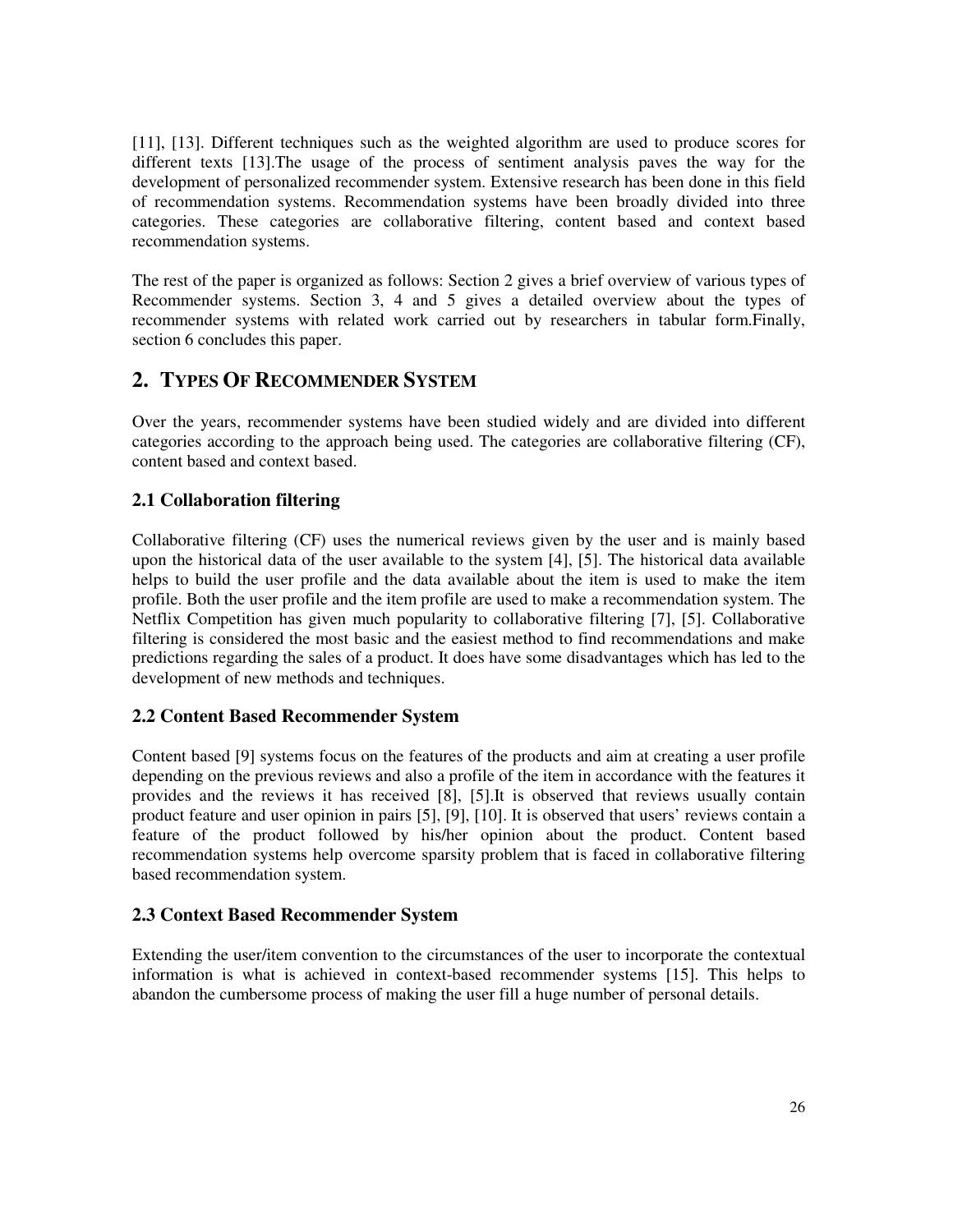# **3. COLLABORATIVE FILTERING**

Collaboration filtering is a technique for predicting unknown preferences of people by using Collaboration filtering is a technique for predicting unknown preferences of people by using already known preferences from many users [6]. It computes similarity on two basis: one is user and the other is the item. It uses cosine and Pearson correlation similarity approach [19]. The main challenges that Collaborative Filtering deals with are data sparsity, scalability and cold start main challenges that Collaborative Filtering deals with are data sparsity, scalability and cold start<br>problem. CF introduces three main algorithms: memory-based, model-based, and hybrid CF, which are used to combine CF with other recommendation techniques and their power to deal with the challenges [5]. and Pearson correlation similarity approach [19]. The<br>ng deals with are data sparsity, scalability and cold start<br>orithms: memory-based, model-based, and hybrid CF,<br>r recommendation techniques and their power to deal<br> $\frac{$ 

#### **Cosine similarity**

Given two vectors of attributes, A and B, the cosine similarity,  $cos(\theta)$ , is represented using a dot product and magnitude as[25].

$$
\text{similarity} = \cos(\theta) = \frac{A \cdot B}{\|A\| \|B\|} = \frac{\sum_{i=1}^{n} A_i \times B_i}{\sqrt{\sum_{i=1}^{n} (A_i)^2} \times \sqrt{\sum_{i=1}^{n} (B_i)^2}}
$$

**Pearson correlation similarity**

$$
Pearson(x, y) = \frac{\sum xy - \frac{\sum x \sum y}{N}}{\sqrt{(\sum x^2 - \frac{(\sum x)^2}{N})(\sum y^2 - \frac{(\sum y)^2}{N})}}
$$

Where $(x, y)$  refers to the data objects and N is the total number of attributes [25].

## **3.1 Memory-Based Collaborative Filtering (Neighborhood Based)**

People with similar interests are combined to form a group and every user is a part of that group People with similar interests are combined to form a group and every user is a part of that group [36]. User –based CF and Item-based CF are used to represent memory-based CF. It is easy to implement and scales well with correlated items. There is no need of considering the content of items being recommended. There are many limitations of memory-based CF like cold start problem, sparsity and their dependencies on human ratings [37]. based CF. It is easy to<br>considering the content of<br>based CF like cold start<br>designing and developing<br>intelligent predictions are<br>models[38,39]. It gives an

#### **3.2 Model-based CF**

Complex patters which are based on training data, are recognized by designing and developing the models (such as data mining algorithms, machine learning) and then intelligent predictions are made for CF tasks for the real world data which are based on learnt models [38,39]. It gives an the models (such as data mining algorithms, machine learning) and then intelligent predictions are made for CF tasks for the real world data which are based on learnt models[38,39]. It gives an intuitive rationale for reco disadvantage of model-based CF is that it loses useful information for dimensionality reduction techniques [37].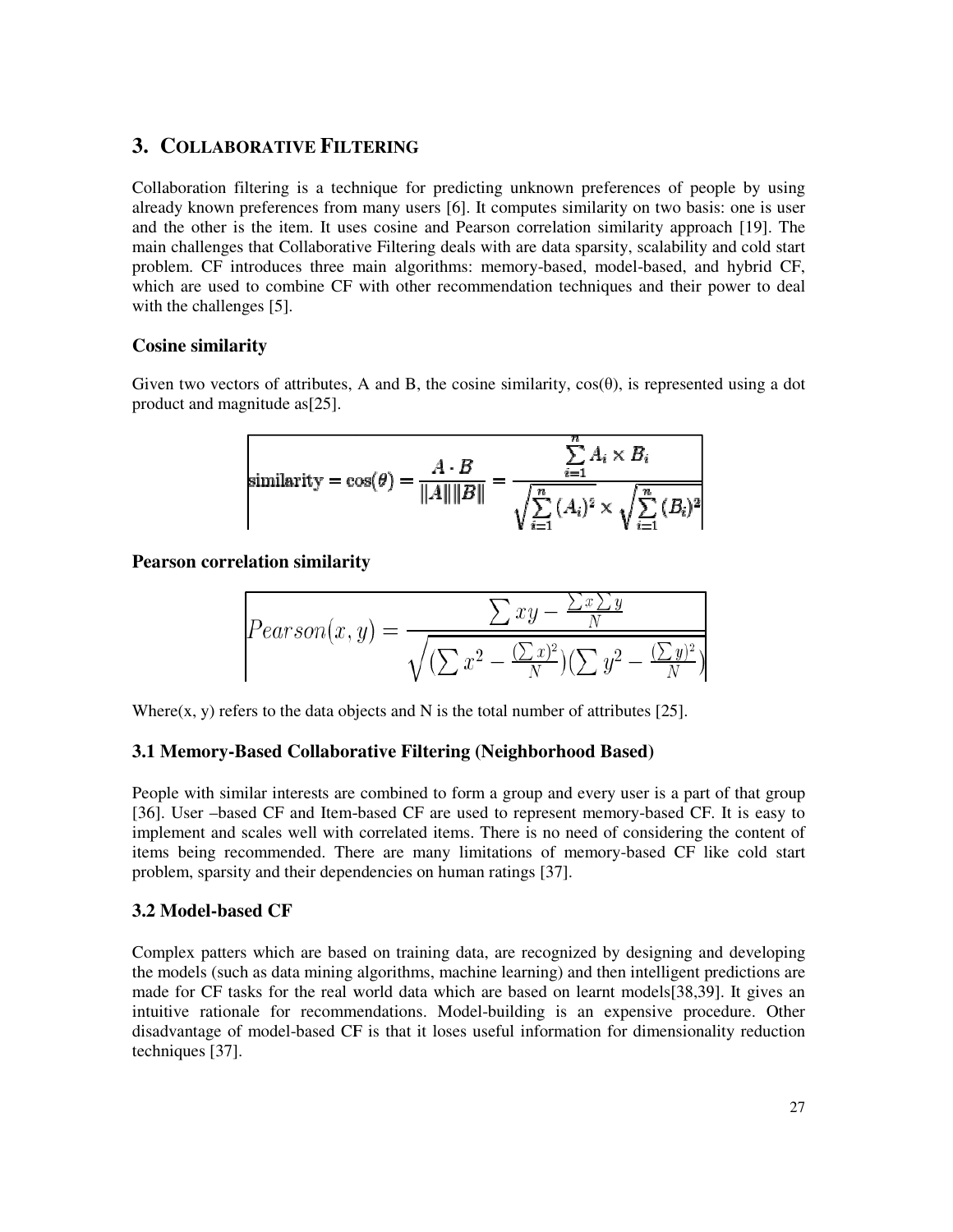#### **3.3 Hybrid Collaborative Filtering Techniques**

In hybrid recommender system, different techniques of collaborative approaches and other recommender techniques (usually content based approaches), combined to get better results. Various problems like cold-start, data sparsity and scalability can be avoided by using hybrid approach [40].There are different ways of combining CF with other recommender techniques which are following:

- Hybrid Recommenders Incorporating CF and Content-Based Features
- Hybrid Recommenders Combining CF and Other Recommender Systems
- Hybrid Recommenders Combining CF Algorithms [37].

Fig. 1. illustrates the flow chart of Collaborative Filtering Recommender System. It shows how collaborative filtering considers only numerical reviews given by different users and then gives recommended products as result. The user reviews are stored in a database to make further refrences and predictions. In the figure User 1 and User 6 show similar behaviour and thus their profiles lie in the same neighborhood which indicates similar interests. Using this similarity, review about a product not rated by User 6 can be predicted using the reviews of User 1 that are available. Thus, a prediction regarding product C's review by User 6 is made using the available data. From these predictions, recommendations are extracted and suggested to the user.



Figure 1. Collaborative Filtering Recommender System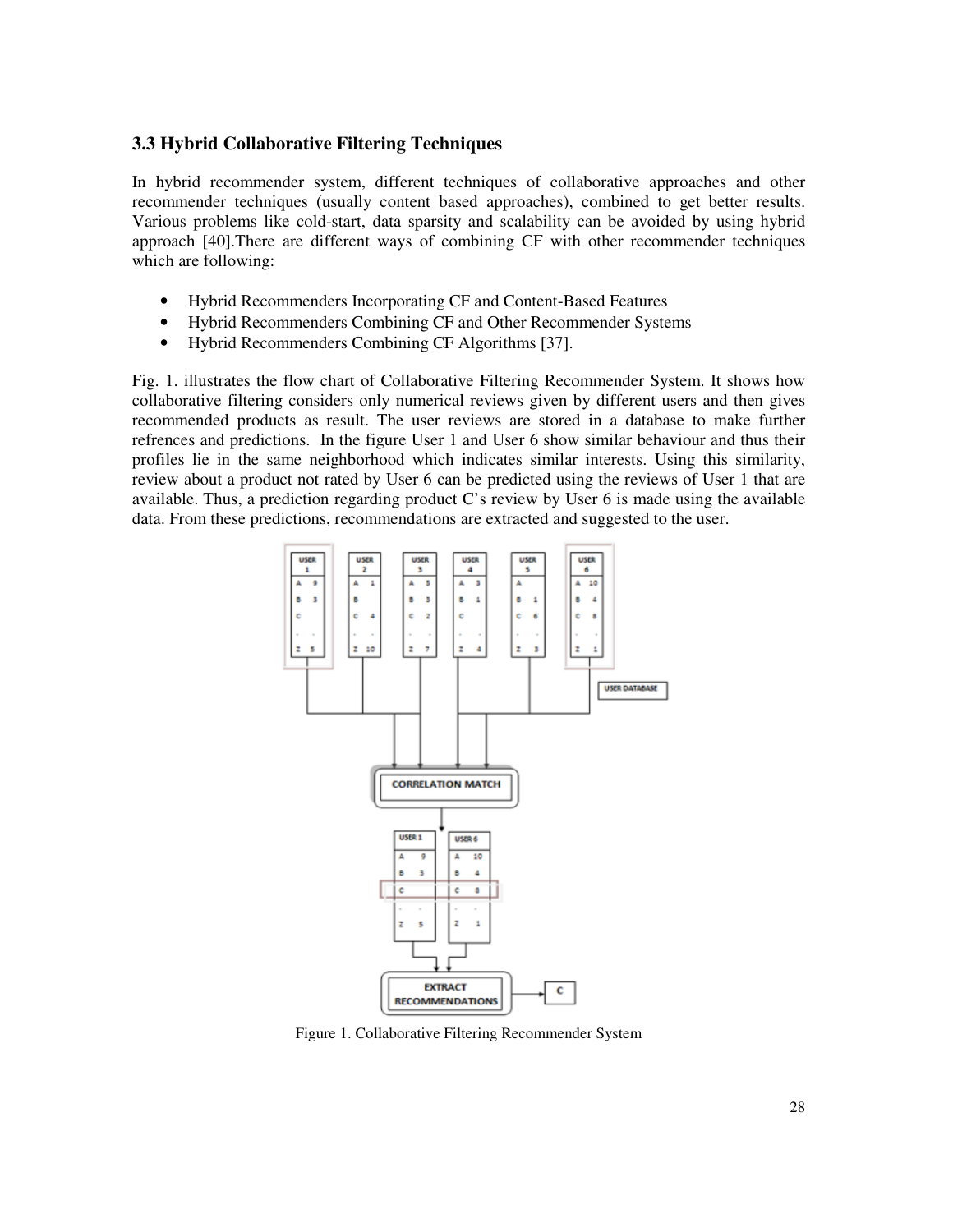Table 1 shows different collaborative filering methods based on sentimental analysis for recommendation system. These methods are based on a variety of different models. Over the yaers, different models are combined with collaborative filtering technique of recommender systems in order to increase the accuracy of the predictions given by the results. J. Wang et. Al. developed the unified relevance model based recommendation system while Parlov et. Al. used maximum entropy approach and both these models helped reduce data spartsity problem, one of the commonly faced problem in collaborative filtering based recommendation systems.

| <b>Method</b>            | <b>Description</b>                                                             | <b>References</b>       |
|--------------------------|--------------------------------------------------------------------------------|-------------------------|
| Unified relevance        | It is a probabilistic item-to-user relevance                                   | J. Wang, A. P. de       |
| model                    | framework which uses Parzen-window                                             | Vries, and M. J. T.     |
|                          | method for density estimation. This approach<br>reduces data sparsity problem. | Reinders[28]            |
| Hybrid CF model          | It introduces effective recommender system                                     | X. Su, R. Greiner,      |
|                          | using sequential mixture CF and joint mixture                                  | T. M.                   |
|                          | CF. It also implements advanced Bayes belief<br>networks.                      | Khoshgoftaar[27]        |
| <b>Fuzzy Association</b> | It uses fuzzy association rule mining to extend                                | C. W. K. Leung, S.      |
| Rules and                | the existing techniques. FARAMS achieved the                                   | C. F. Chan, and F.      |
| Multilevel               | task of generating more qualitative predictions.                               | L. Chung $[29]$         |
| Similarity               |                                                                                |                         |
| (FARAMS)                 |                                                                                |                         |
| Flexible mixture         | Simultaneous creation of user and item clusters.                               | L. Si and R. Jin $[26]$ |
| model (FMM)              | It introduces preference nodes to study a                                      |                         |
|                          | dramatic variation of the rating among users                                   |                         |
|                          | with similar tastes.                                                           |                         |
| Maximum entropy          | Clustering of items based on user access path in                               | D. Y. Paylov and        |
| approach                 | order to reduce the apriori probability. This                                  | D. M. Pennock           |
|                          | helps in addressing sparsity and dimensionality                                | [30]                    |
|                          | reduction.                                                                     |                         |

Table 1. Collaborative Filtering Methods

# **4. CONTENT-BASED RECOMMENDER SYSTEM**

It is a technique where individual user profiles are taken into account. It enhances the user's interest and predicts whether the user would be interested in eating at any particular restaurant or interested in seeing any particular movie [22]. It is also known as adaptive Filtering as it provides suggestions according to user's field of interest and adapts user's likes and dislikes. It represents the comparison between the content contained in the item with the content of items of user's interest. By using Bayesian hierarchical model, better user profiles for upcoming users is made by collecting feedbacks from the old users [20]. Content based collaborative filtering is more widely used to compare pure CF and pure Content-base. In CF the problem of sparsity is overcome (converting sparse user filled matrix into full user rating matrix) by using content-based prediction [21]. Fig.2 displays the flow of information in a content based recommendation system. Relevant entities of an item and relations are kept together as input. Main features of items are extracted from item ontology. Features of items, user's ratings and user modeling data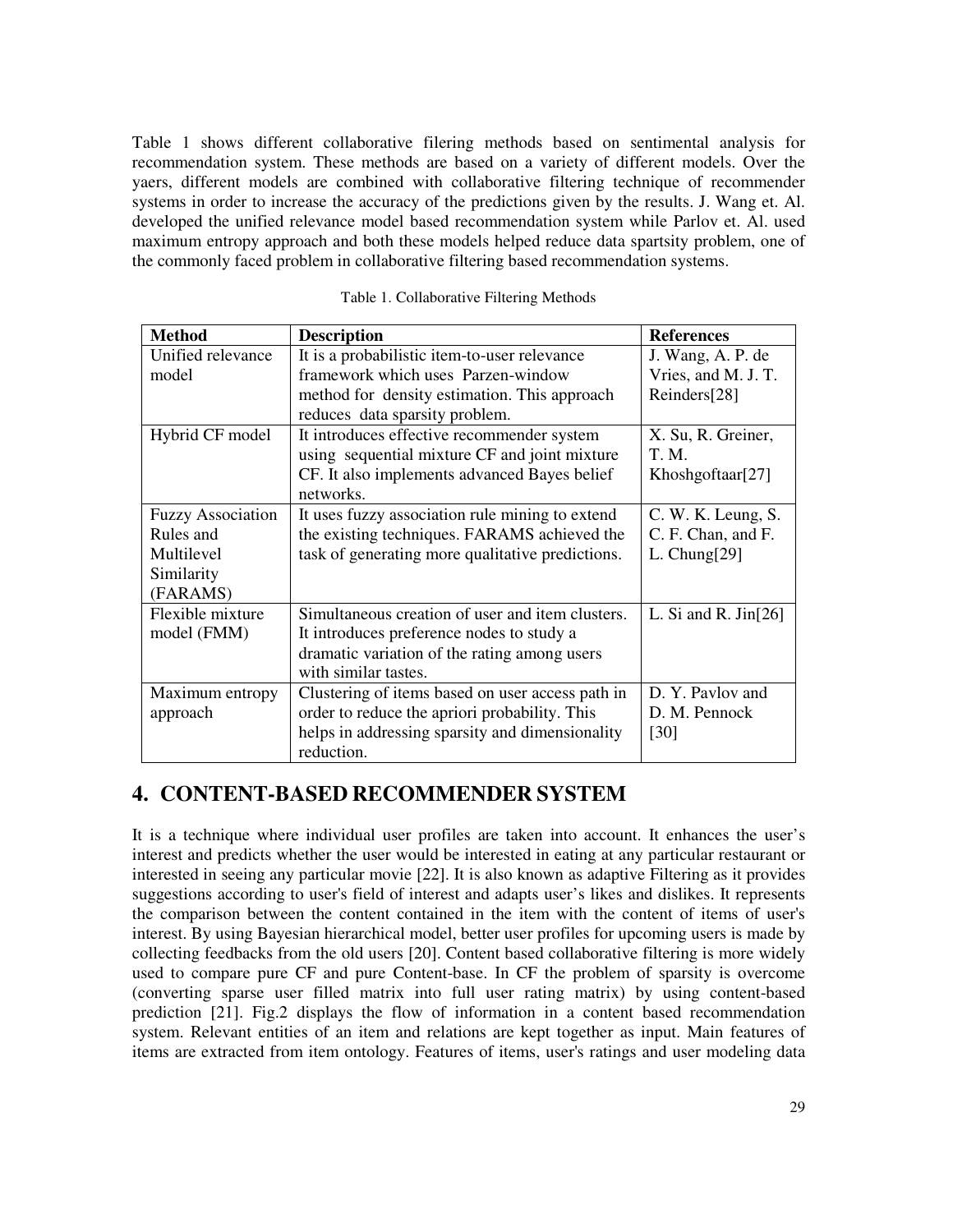are applied to content based recommender system. After applying, various recommended items are given as output.



Figure 2. Content-Based Recommender System

Table 2 shows different content based methods using sentimental analysis for recommendation system. These methods are based on a variety of different models. Different researchers have studied the relevance of various techniques that can be implemented in content based recommendation systems. Accuracy and relevance of the recommendation systems have become better by extensive research. Content-Boosted Collaborative filtering technique was implemented by Prem Melville et. Al. Recommendation system using content based technique and Bayesian Hierarchical Model (BHM) was built by Marko Balabanovic.

|  | Table 2. Content-Based Recommender System |  |  |
|--|-------------------------------------------|--|--|
|--|-------------------------------------------|--|--|

| <b>Method</b>           | <b>Description</b>                      | <b>References</b>                            |
|-------------------------|-----------------------------------------|----------------------------------------------|
| Content-Boosted         | It gives an approach to combine         | Prem Melville, Raymond                       |
| Collaborative Filtering | content and collaboration to enhance    | Mooney,<br>J.                                |
|                         | existing user data and to give better   | RamadassNagarajan[21]                        |
|                         | performance than a pure content         |                                              |
|                         | based predictor.                        |                                              |
| FAB Technique           | An adaptive recommendation service      | Marko Balabanovic [24]                       |
|                         | for collection and selection of web     |                                              |
|                         | pages. It makes the system more         |                                              |
|                         | personalized and combines the           |                                              |
|                         | benefits of content analysis with the   |                                              |
|                         | shared user interests.                  |                                              |
| Bayesian                | Proposes a faster technique to gather   | Yi Zhang<br>Jonathan<br>$\ddot{\phantom{0}}$ |
| hierarchical            | a huge number of individual user        | Koren                                        |
| model(BHM)              | profiles even if feedbacks available    | [20]                                         |
|                         | are less. It uses various parameters of |                                              |
|                         | BHM for optimization of joint data      |                                              |
|                         | likelihood.                             |                                              |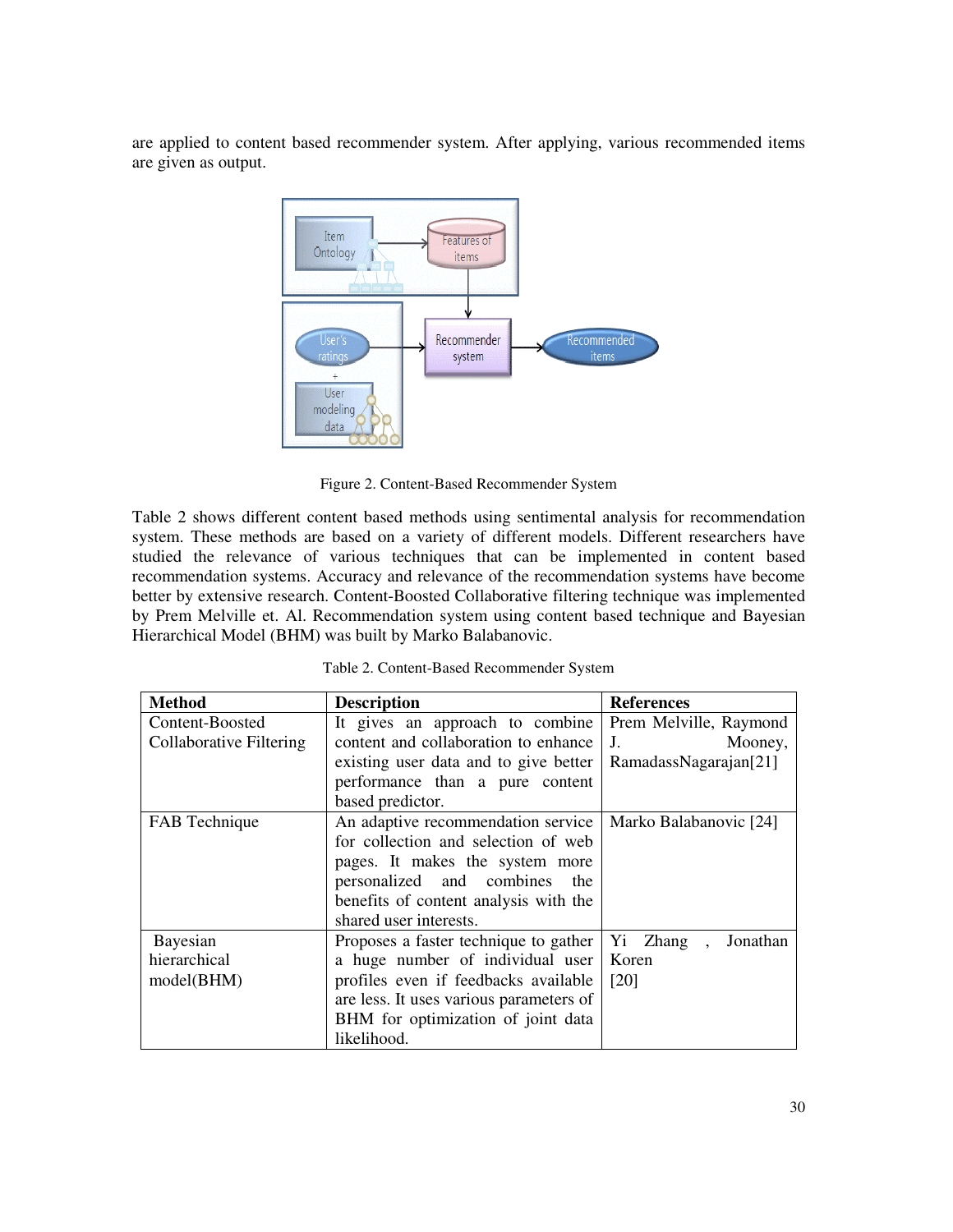| Keyword   | Map $\vert$ It captures the relations between $\vert$ Xin   | Neil<br>Wan, |
|-----------|-------------------------------------------------------------|--------------|
| Algorithm | conditions that the learner has been Rubens, Toshio Okamoto |              |
|           | exposed to, which are used to and Yan Feng                  |              |
|           | represent the knowledge of the $\lceil 23 \rceil$           |              |
|           | learner. The relevance<br>and                               |              |
|           | complement of learning resources                            |              |
|           | recommendation are increased by                             |              |
|           | keyword map. It is better suited for                        |              |
|           | e-learning settings and achieves                            |              |
|           | higher accuracy than common                                 |              |
|           | recommender methods.                                        |              |

# **5. CONTEXT-BASED RECOMMENDER SYSTEM**

Recommender systems which use collaborative filtering technique or which are based on the contents and features of items have achieved great success but can be further improved. The Higher level of personalization is required in recommender systems to give more appropriate suggestions. In order to achieve this, the contextual information of users is also taken into consideration while designing a recommender system. Context refers to the time, location, area and environment of the user which define a user's status. Incorporating contextual information in a recommender system helps to get a clear picture of the situation of any individual, place or object which is of relevance to the system for prediction [17], [18].

It aids in extracting information about a particular community of individuals and this information proves to be of high importance to improve the suggestions provided to a user and makes the system more efficient. Recommender systems require situational information of the user and context based recommender system accesses this information directly using various techniques (such as GPS) [16] and does not bother the user with this. Fig. 3 displays the flow of contextual information in a context based recommender system. The user's location data, social data, current time, weather data is taken into consideration as the contextual data and is given as input to the system. An approximate address of the user is determined and the location is saved. Social data of a user can be accessed by requesting permission to a social account of the user.

The device the person is using can be used to get the time of the day which play a role in finding suitable recommendations for the user. Accessing the location can also help in finding the weather of the place. All the information gathered is processed in a system and sentiment analysis is done. After processing the system gives an output of a list of attractions for the user. Depending on the application of the system, desired results are produced. If the application is for a tourist, destinations or shortest routes or hotels might be given as recommendations.

Contextual factors are of two types: Dynamic and static, depending on whether they change with time or not. .

**1. Dynamic:** When the contextual factors change over time and hence unstable. They may change by explicit user feedback. User feedback is generally used for refining the profile of user to get better results of recommendations. The biggest challenge is that if a system is considered to be dynamic then the system should be able to find out when to switch to a different underlying context model.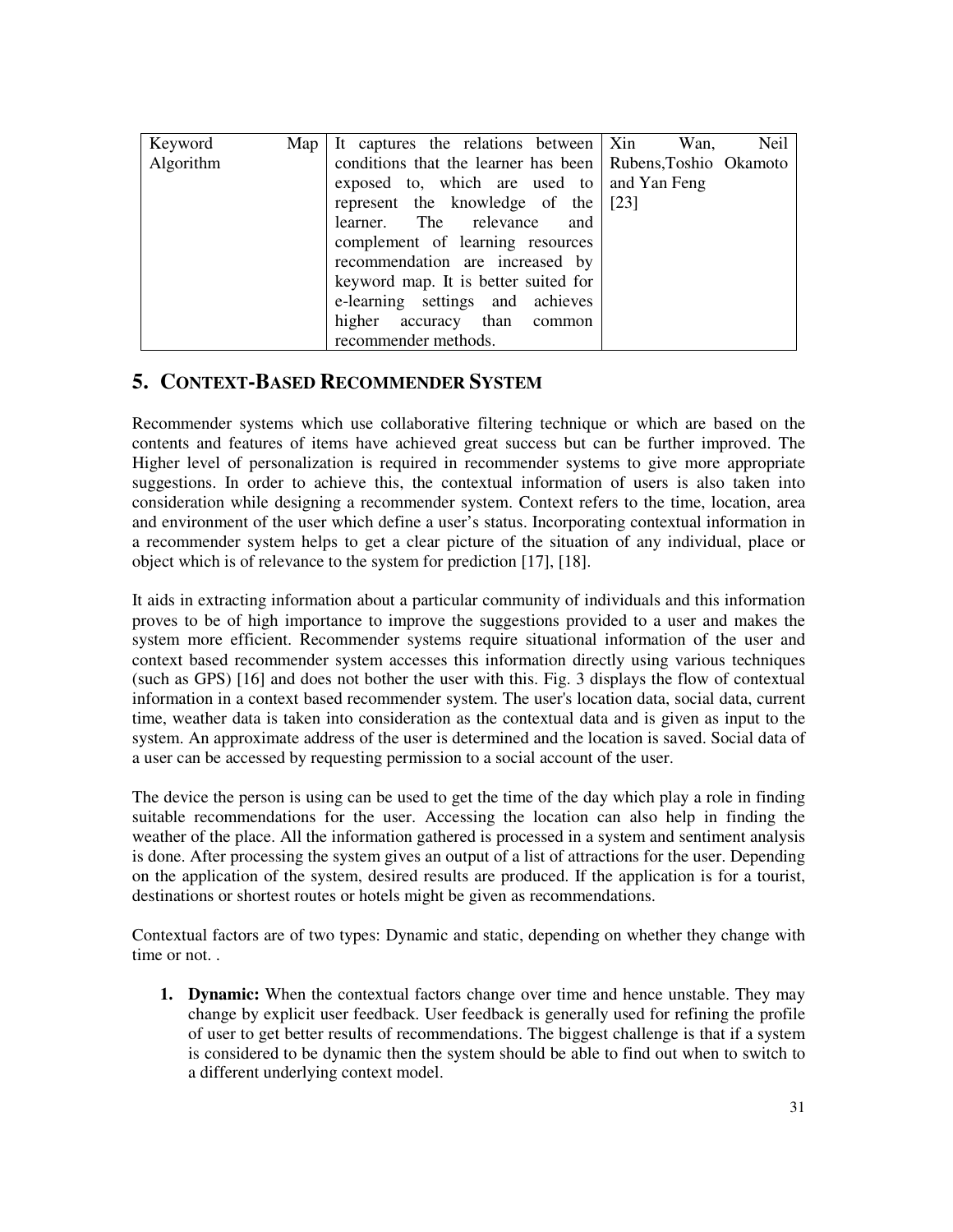**2. Static:** The contextual factors don't change over time and hence stable. For e.g. to buy a cell phone the contextual factors can be Time, purpose of purchasing and only them while entire purchasing purpose recommendation application runs.



Figure 3. Context-Based Recommender System

Contextual factors are of three types: Fully observable, partially observable and Unobservable, depending on what is being observed (or what system exactly knows).

- **1. Fully observable**: Complete structure and values of contextual factors are known explicitly, at the time when recommendations are made.
- **2. Partially observable**: Some of the information is known explicitly about the contextual factors.
- **3. Unobservable**: There is no information of contextual factors explicitly available in it.[34].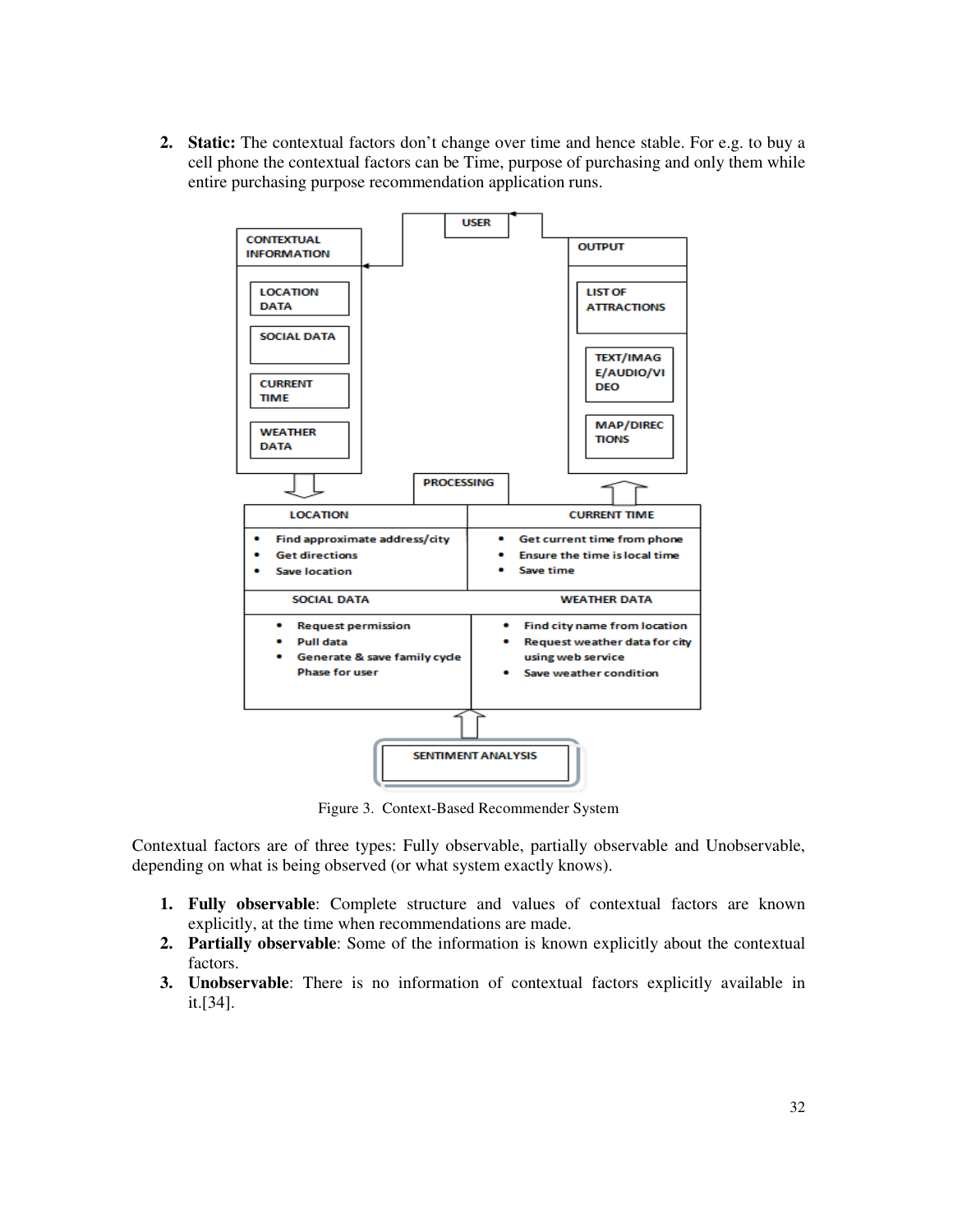| <b>How</b>                                 | Knowledge of the RS about the Contextual Factors |                             |                  |
|--------------------------------------------|--------------------------------------------------|-----------------------------|------------------|
| <b>Contextual</b><br><b>Factors Change</b> | <b>Fully Observable</b>                          | <b>Partially Observable</b> | Unobservable     |
| <b>Static</b>                              | Everything Known                                 | <b>Partial and Static</b>   | Latent Knowledge |
|                                            | about Context                                    | Context Knowledge           | of Context       |
| <b>Dynamic</b>                             | <b>Context Relevance</b>                         | Partial and Dynamic         | Nothing Is Known |
|                                            | Is Dynamic                                       | Context Knowledge           | about Context    |

Figure 4. Contextual Information Dimensions

Table 3 shows different context based methods with sentimental analysis for recommendation system. The table gives recommender system by Norma Saiph Savage in which context based<br>technique using Hidden Markov Model is used. It helps improve location technique using Hidden Markov Model is used. It helps improve location recommendations.Maciej Baranski et al. used a multidimensional database to help increase credibility of a system. Gediminaset. Al. used Fuzzy Bayesian Networks. . Human memory model was used as the base for a context based system by Sarabjot Singh Anand et al. VíctorCodina et al. created a recommendation system based on Matrix-factorization Predictive Context Model and observed more accurate results.

| <b>METHOD</b>       | <b>DESCRIPTION</b>                 | <b>REFERENCES</b>         |
|---------------------|------------------------------------|---------------------------|
| Hidden Markov Model | Improved version of a location     | Norma Saiph Savage        |
|                     | recommender<br>system<br>by        | Maciej Baranski           |
|                     | implementing Decision Tree (DT)    | Norma Elva Chavez         |
|                     | along with discrete Hidden Markov  | Tobias Höllerer[34]       |
|                     | Model (HMM).Together HMM and       |                           |
|                     | DT differentiate between transport |                           |
|                     | modes and reduce noise.            |                           |
| Multidimensional    | It provides additional contextual  | GediminasAdomavicius      |
| approach            | information on user and item, and  | Ramesh                    |
|                     | also supports multiple             | Sankaranarayanan          |
|                     | Dimensions, profiling information, | Shahana Sen               |
|                     | and hierarchical aggregation of    | <b>Alexander Tuzhilin</b> |
|                     | recommender system.                | [31]                      |
| Bayesian<br>Fuzzy   | It gives a recommender system      | Han-SaemPark, Ji-Oh       |
| <b>Networks</b>     | which exploits the fuzzy system,   | YooSung-Bae Cho           |

Table 3. Context-Based Recommender System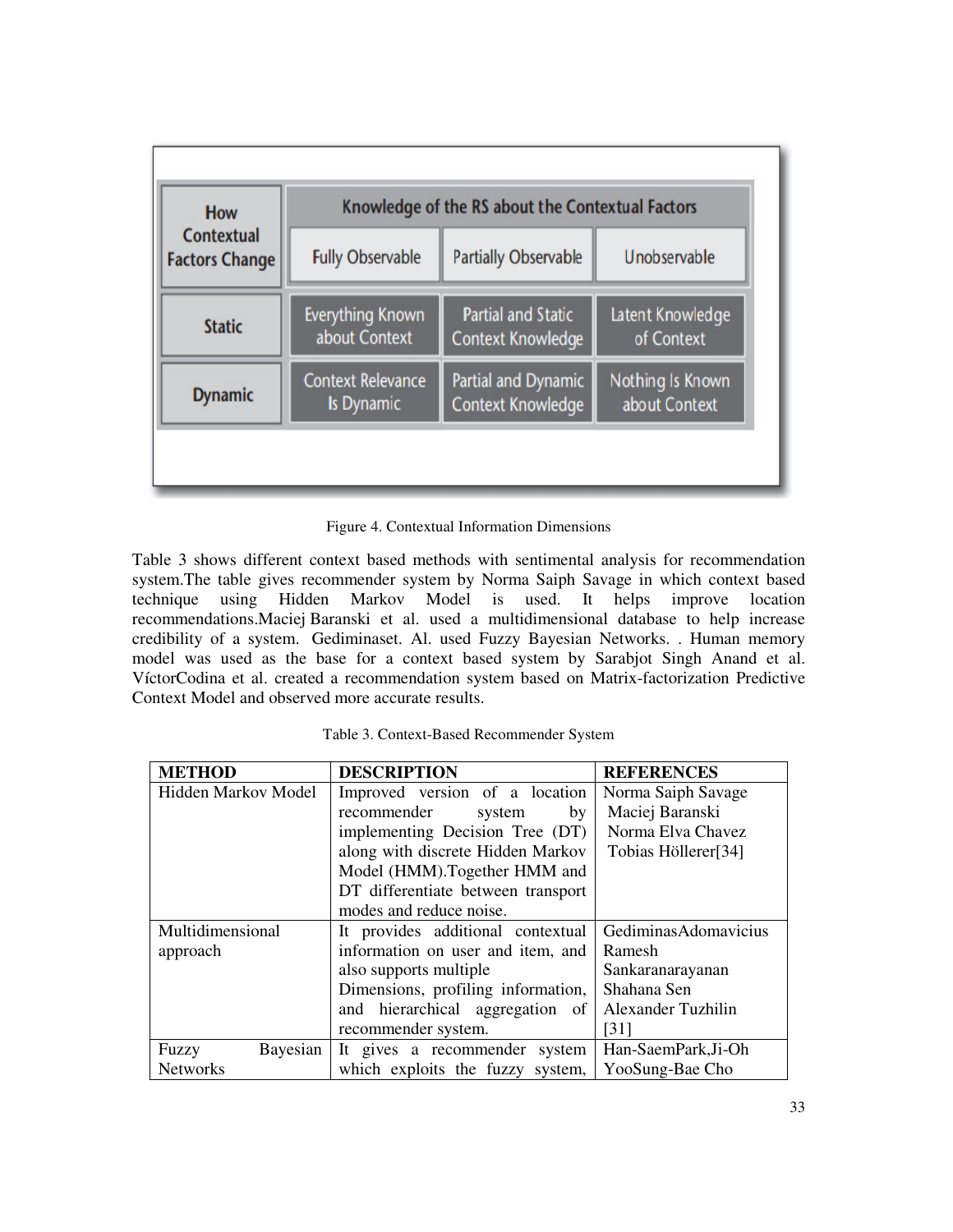|                       | Bayesian Networks in order to get<br>appropriate recommendation with<br>respect to the context.                                                                                                                   | $[33]$                                                            |
|-----------------------|-------------------------------------------------------------------------------------------------------------------------------------------------------------------------------------------------------------------|-------------------------------------------------------------------|
| Human memory model    | A recommender system is proposed<br>which retrieves relevant preference<br>information<br>from<br>long<br>term<br>memory and uses<br>it in conjunction with<br>the<br>information stored in short term<br>memory. | Sarabjot Singh Anand<br>and BamshadMobasher<br>$\lceil 32 \rceil$ |
| Matrix-factorization  | Distributional-Semantics<br>Pre-                                                                                                                                                                                  | Víctor Codina                                                     |
| Predictive<br>Context | filtering (DSPF) approach is used FrancescoRicci                                                                                                                                                                  |                                                                   |
| based                 | to build more precise context aware   LuigiCeccaroni                                                                                                                                                              |                                                                   |
| Model                 | rating prediction models,<br>by                                                                                                                                                                                   | $[35]$                                                            |
|                       | exploiting, in a novel way, the                                                                                                                                                                                   |                                                                   |
|                       | distributional Semantics<br>of                                                                                                                                                                                    |                                                                   |
|                       | contextual conditions. It also shows                                                                                                                                                                              |                                                                   |
|                       | how DSPF can be improved by                                                                                                                                                                                       |                                                                   |
|                       | using clustering techniques.                                                                                                                                                                                      |                                                                   |

# **6. CONCLUSIONS**

Recommender structures are proving to be a useful device for addressing a part of the records overload phenomenon from the internet. Its evolution has followed the evolution of the internet. The primary technology of recommender system used conventional web sites to gather information from the following sources: (a) content material-primarily based records (b) demographic statistics, and (c) memory-primarily based information.

Latest research shows the use of Sentimental Analysis in developing of more accurate recommender system. These types of methods are commonly used in e-commerce business. In this paper we have classify various approaches of recommender system that are based on Sentiemental analysis.

Future research will deal with advancing the prevailingtechniques and algorithms to enhance the nice of recommenderstructures predictions and hints.

# **REFERENCES**

- [1] Francesco Ricci, LiorRokach, BrachaShapira and Paul B. Kantor *Recommender Systems Handbook*; First Edition; Springer-Verlag New York, Inc. New York, NY, USA, 2010.
- [2] Tariq Mahmood and Francesco Ricci," Improving recommender systems with adaptive conversational strategies", *20th ACM conference on Hypertext and Hypermedia*, pp. 73–82, ACM, July 2009.
- [3] Tariq Mahmood, Francesco Ricci, Adriano Venturini and Wolfram Höpken, "Adaptive recommender systems for travel planning*", Information and Communication Technologies in Tourism 2008, Proceedings of the International Conference,Innsbruck Austria,* pp. 1 - 11, 2008.
- [4] X. Su and T. Khoshgoftaar, "A survey of collaborative filtering techniques," *Advances in Artificial Intelligence*, vol. 2009, pp. 19, August 2009.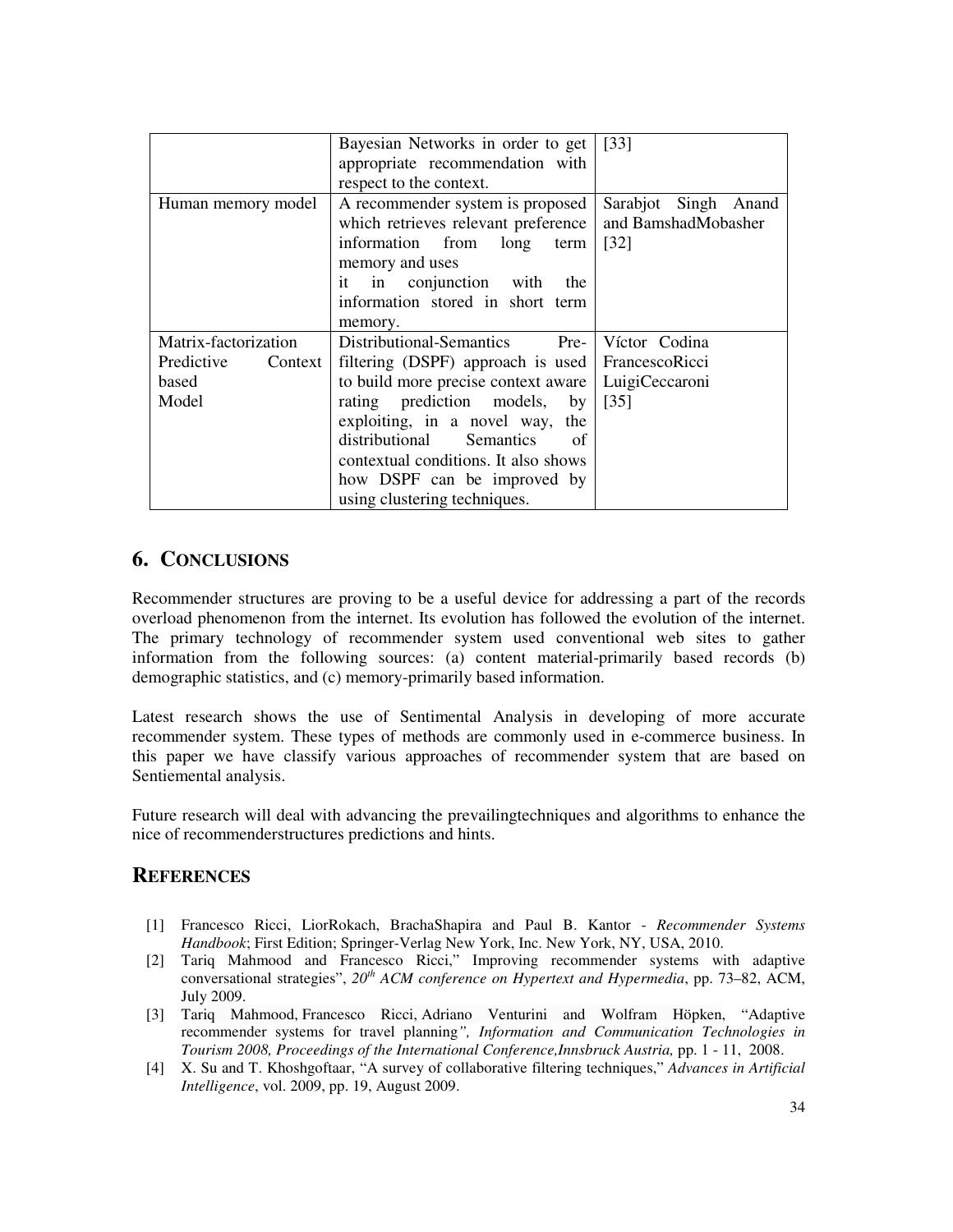- [5] Yongfeng Zhang, Min Zhang and Yiqun Liu, "Incorporating Phrase-level Sentiment Analysis on Textual Reviews for Personalized Recommendation",*Eighth ACM International Conference on Web Search and Data Mining*, pp. 435 – 440, February 2015.
- [6] P. Resnick and H. R. Varian, "Recommender systems," *Communications of the ACM,* vol. 40, no. 3, pp. 56–58, 1997.
- [7] J. Bennett and S. Lanning, "The Netflix Prize*", ACM SIGKDD Explorations Newsletter Special issue on visual analytics*, Vol. 9 Issue 2, pp. 51 – 52, December 2007.
- [8] Titov and R. McDonald, "A joint model of text and aspect ratings for sentiment summarization", *Annual Meeting of the Association for Computational Linguistics*, pp. 308 – 316, June 2008.
- [9] P. Lops, M. de Gemmis and G. Semeraro, "Content-based recommender systems: State of the art and trends", *Recommender Systems Handbook*, pp. 73 - 105, 2011.
- [10] X. Ding, B. Liu, and P. S. Yu, "A Holistic Lexicon-Based Approach to Opinion Mining", *Web Search and Data Mining*, pp. 231 - 239, February 2008.
- [11] A. Kennedy and D. Inkpen, "Sentiment Classification of Movie and Product Reviews Using Contextual Valence Shifters", *Computational Intelligence*, Vol. 22, No. 2, pp. 110 – 125, May 2006.
- [12] A. Andreevskaia, S. Bergler and M. Urseanu "All Blogs Are Not Made Equal: Exploring Genre Differences in Sentiment Tagging of Blogs", *International Conference on Weblogs and Social Media (ICWSM-2007),* Boulder, CO, March 2007.
- [13] AntonisKoukourikos, GiannisStoitsis and Pythagoras Karampiperis, "Sentiment Analysis: A tool for Rating Attribution to Content in Recommender Systems", 7<sup>th</sup> European Conference on *Technology Enhanced Learning*, September 2012.
- [14] Bo Pang and Lillian Lee, "Opinion Mining and Sentiment Analysis", *Foundations and Trends in Information Retrieval*, Vol. 2, Issue 1 – 2, pp. 1 – 135, January 2008.
- [15] Umberto Panniello, Alexander Tuzhilin, Michele Gorgoglione, CosimoPalmisano and AntoPedone, " Experimental Comparison of Pre- vs. Post-Filtering approaches in Context-Aware Recommender Systems", *ACM Conference on Recommender Systems*, October 2009.
- [16] Fan Yang and Zhi-Meiwang, "A Mobile Location-based Information Recommendation System Based on GPS and WEB2.0 Services", *WSEAS Transactions on Computers*, Vol. 8, Issue 4, pp. 725 – 734, April 2009.
- [17] Jae Sik Lee and Jin Chun Lee, "Context Awareness by Case-Based Reasoning in a Music Recommendation System", *UCS,* Vol. 4836*,* pp. 45 – 58, 2007.
- [18] Asher Levi, Osnat (Ossi) Mokryn, Christophe Diot and Nina Taft, "Finding a Needle in a Haystack of Reviews: Cold Start Context-Based Hotel Recommender System",*6th ACM conference on Recommender Systems*, September 2012.
- [19] Hyung Jun Ahn, "A new similarity measure for collaborative filtering to alleviate the new user cold-starting problem", *Information Sciences: an International Journal*, Vol. 178, Issue 1, pp 37 – 51, January 2008.
- [20] Yi Zhang and Jonathan Koren, "Efficient Bayesian Hierarchical User Modeling for Recommendation Systems",*30th annual International ACM SIGIR Conference on Research and Development*, pp. 47 – 54, July 2007.
- [21] Prem Melville, Raymond J. Mooney and RamadassNagarajan, "Content-Boosted Collaborative Filtering for Improved Recommendations", *18th National Conference for Artificial Intelligence (AAAI*), pp. 187 – 192, August 2002.
- [22] ChumkiBasu, Haym Hirsh and William Cohen, "Recommendation as Classification: Using Social and Content-Based Information in Recommendation", *American Association for Artificial Intelligence (AAAI*), 1998.
- [23] Xin Wan, Neil Rubens, Toshio Okamoto and Yan Feng, "Content Filtering Based on Keyword Map", *2nd International Conference on Electrical, Computer Engineering and Electronics (ICECEE )*, pp. 484 – 489, May 2015.
- [24] Marko Balabanovic, "An Adaptive Web Page Recommendation Service", *First International Conference on Autonomous Agents*, pp. 378 – 385, February 1997.